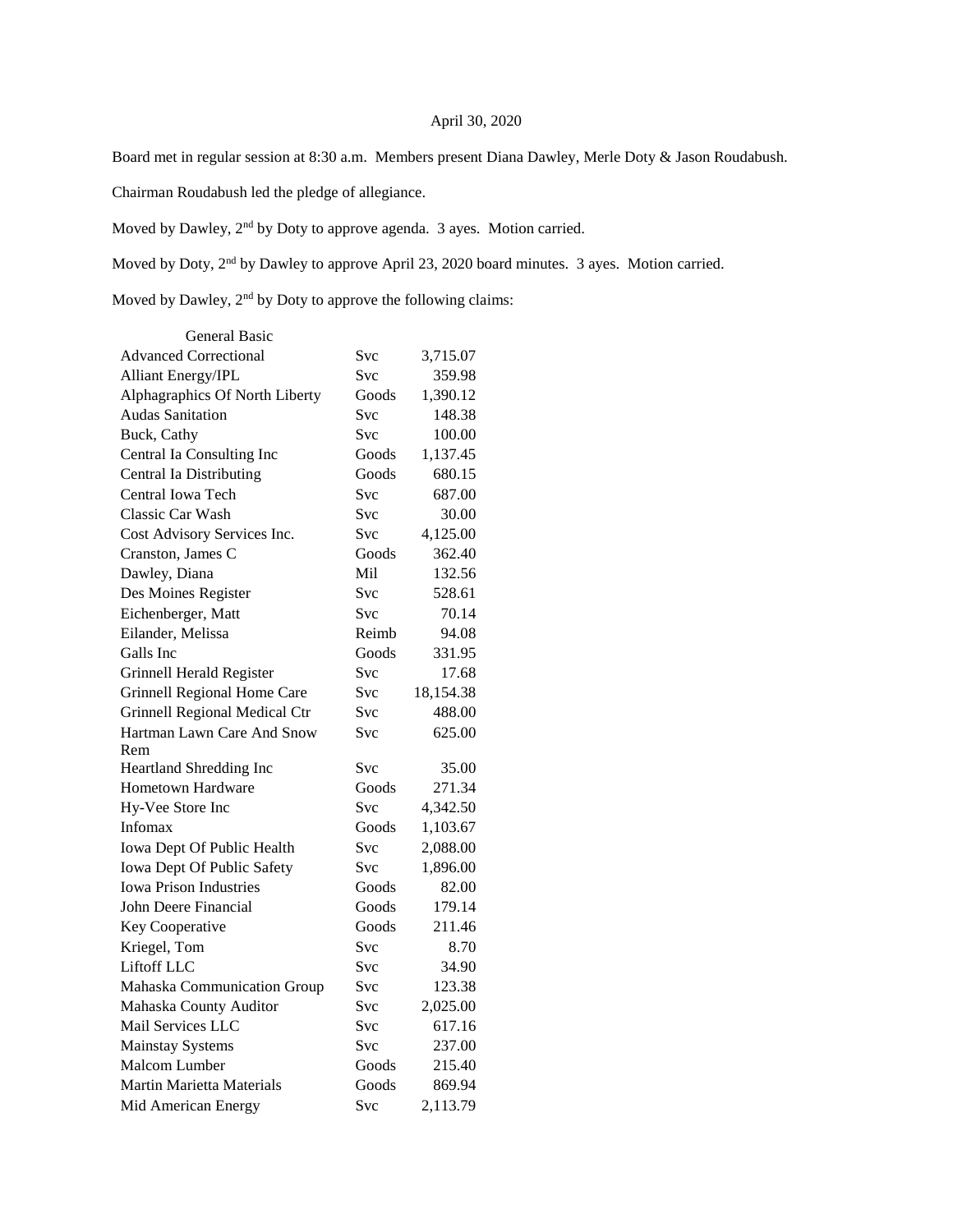| Montezuma Municipal Utilities        | Svc        | 1,789.50  |
|--------------------------------------|------------|-----------|
| <b>NACVSO</b>                        | Svc        | 60.00     |
| Office Depot                         | Goods      | 0.48      |
| Owens King Co                        | Svc        | 38.25     |
| <b>Pitney Bowes</b>                  | Goods      | 153.42    |
| <b>Pitney Bowes</b>                  | <b>Svc</b> | 100.00    |
| Polk County Treasurer                | Svc        | 184.77    |
| Ponderosa Supply Ltd                 | Goods      | 15.45     |
| Premier Office Equip                 | Svc        | 43.56     |
| <b>Quill Corporation</b>             | Goods      | 138.35    |
| Schuck, Russ                         | Reimb      | 57.00     |
| Sirchie Fingerprint Labs             | Goods      | 49.95     |
| <b>Staples Credit Plan</b>           | Goods      | 104.60    |
| Taylor's Snow Removal &              | Svc        | 260.00    |
| Mowing                               |            |           |
| The Depot Express                    | Svc        | 7.89      |
| The Record                           | Svc        | 462.48    |
| <b>TIAA Commercial Finance Inc</b>   | Svc        | 277.89    |
| <b>Town Crier</b>                    | Goods      | 368.00    |
| <b>United States Cellular</b>        | Svc        | 90.48     |
| Victor Oil, Inc.                     | Goods      | 658.74    |
| Visa                                 | Svc        | 261.12    |
| Windstream                           | <b>Svc</b> | 1,095.22  |
| <b>Windstream Communications Inc</b> | Svc        | 1,540.00  |
|                                      |            |           |
| General Supplemental                 |            |           |
| Alphagraphics Of North Liberty       | Goods      | 1,188.00  |
| Eichenberger, Matt                   | Goods      | 9.10      |
| Eilander, Melissa                    | Reimb      | 88.76     |
| Postmaster                           | Svc        | 240.00    |
| Premier Office Equip                 | Svc        | 43.56     |
| <b>Staples Credit Plan</b>           | Goods      | 100.00    |
|                                      |            |           |
| <b>Rural Services Basic</b>          |            |           |
| <b>American Target Company</b>       | Goods      | 262.35    |
| Classic Car Wash                     | Svc        | 185.50    |
| <b>Grinnell Firestone Store</b>      | Svc        | 898.57    |
| Harms, Steve                         | Svc        | 500.00    |
| <b>Iowa Prison Industries</b>        | Goods      | 773.00    |
| Johnston, Doug                       | Svc        | 300.00    |
| Karl Chevrolet                       | Goods      | 35,601.49 |
| Keystone Laboratories                | Svc        | 245.00    |
| Lowry Equipment Inc                  | Goods      | 446.24    |
| Menninga, David D                    | Reimb      | 53.12     |
| Racom Corporation                    | Svc        | 21,806.37 |
| <b>Ruddbow Custom Signage</b>        | Svc        | 150.00    |
| <b>Stew Hansen</b>                   | Goods      | 32,412.00 |
| The CTK Group                        | Svc        | 900.00    |
| The Depot Express                    | Goods      | 143.00    |
| The Record                           | Svc        | 18.92     |
| Verizon                              | Svc        | 40.01     |
|                                      |            |           |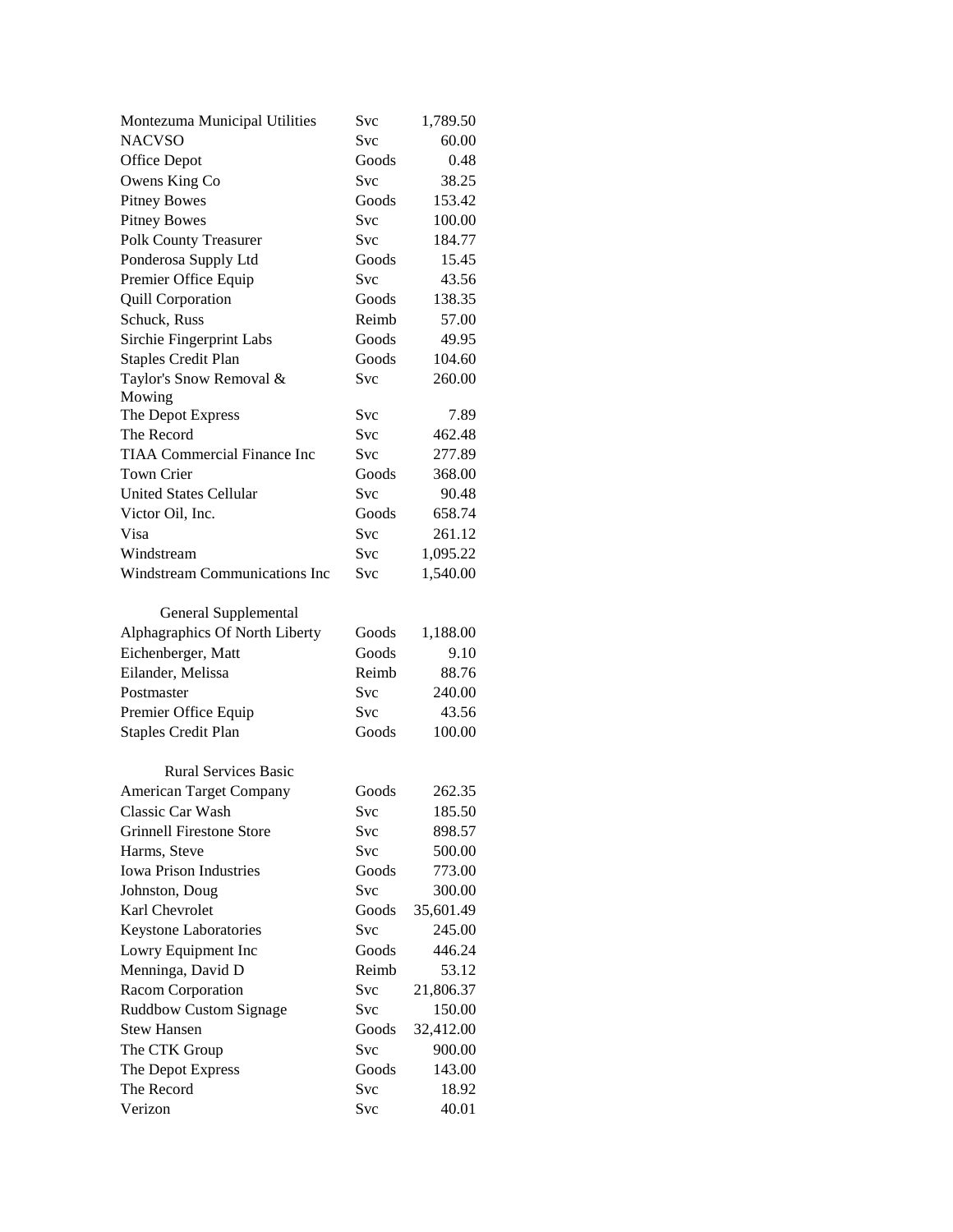| Visa                               | Goods      | 1,490.18  |
|------------------------------------|------------|-----------|
| Secondary Road                     |            |           |
| <b>Alliant Energy/IPL</b>          | <b>Svc</b> | 799.75    |
| Hawkeye Truck Equipment            | Goods      | 330.46    |
| <b>ICAP</b>                        | <b>Svc</b> | 1,232.69  |
| Independent Salt Co                | Goods      | 26,011.26 |
| JP Drain Cleaning & Plumbing       | Svc        | 389.90    |
| <b>MCI</b>                         | <b>Svc</b> | 35.66     |
| Montezuma Municipal Utilities      | <b>Svc</b> | 1,012.63  |
| The Record                         | <b>Svc</b> | 41.28     |
| <b>United States Cellular</b>      | Svc        | 144.33    |
| Victor Oil, Inc.                   | <b>Svc</b> | 33,771.78 |
| <b>Sheriff Commissary</b>          |            |           |
| Reliance Telephone Inc             | <b>Svc</b> | 520.00    |
| <b>Swanson Services Corp</b>       | Goods      | 261.16    |
| <b>Emergency Management Agency</b> |            |           |
| Mid American Energy                | <b>Svc</b> | 85.74     |
| The Depot Express                  | Goods      | 111.92    |
| Visa                               | Goods      | 205.39    |
| Windstream                         | Svc        | 98.40     |
| E-911                              |            |           |
| <b>Alliant Energy/IPL</b>          | Svc        | 175.86    |
| AT&T                               | <b>Svc</b> | 43.70     |
| Century Link                       | <b>Svc</b> | 639.92    |
| Searsboro Telephone Co             | Svc        | 2,207.30  |
| Windstream                         | Svc        | 492.55    |

3 ayes. Motion carried.

Moved by Doty, 2<sup>nd</sup> by Dawley to approve May 1, 2020 Poweshiek County Payroll for \$199,481.22. 3 ayes. Motion carried.

Moved by Dawley, 2<sup>nd</sup> by Doty to approve 28E Agreement between Poweshiek County and City of Brooklyn for law enforcement services. 3 ayes. Motion carried.

Moved by Doty, 2<sup>nd</sup> by Dawley to approve amended Resolution #2020-14A correcting a typographical error on original resolution regarding FY'21 elected officials salaries. 3 ayes. Motion carried. See Resolution on file.

8:40 a.m. Sandy Ross, Treasurer; Mark Vavroch, Conservation Director; Dianna Longhenry, Recorder joined the meeting.

8:45 a.m. Board discussed county operations and status of closure of county buildings to the public. Auditor read email received from Lyle Brehm, Engineer encouraging the board to remain closed to the public and follow Governor's proclamation with Poweshiek County being one of the counties still under restrictions. Sandy Ross, Treasurer stated she has been doing split shifts with her employees and that has been working well. She would encourage the board to continue to stay closed to the public through May 15 and also allow employees to continue with split shifts. Dianna Longhenry, Recorder stated her employee is working daily and she does meet individuals by appointment such as attorneys, abstractors, and funeral directors. Auditor Eilander stated her employees are working daily due to the increased work in preparing for the Primary Election. Eilander further stated that